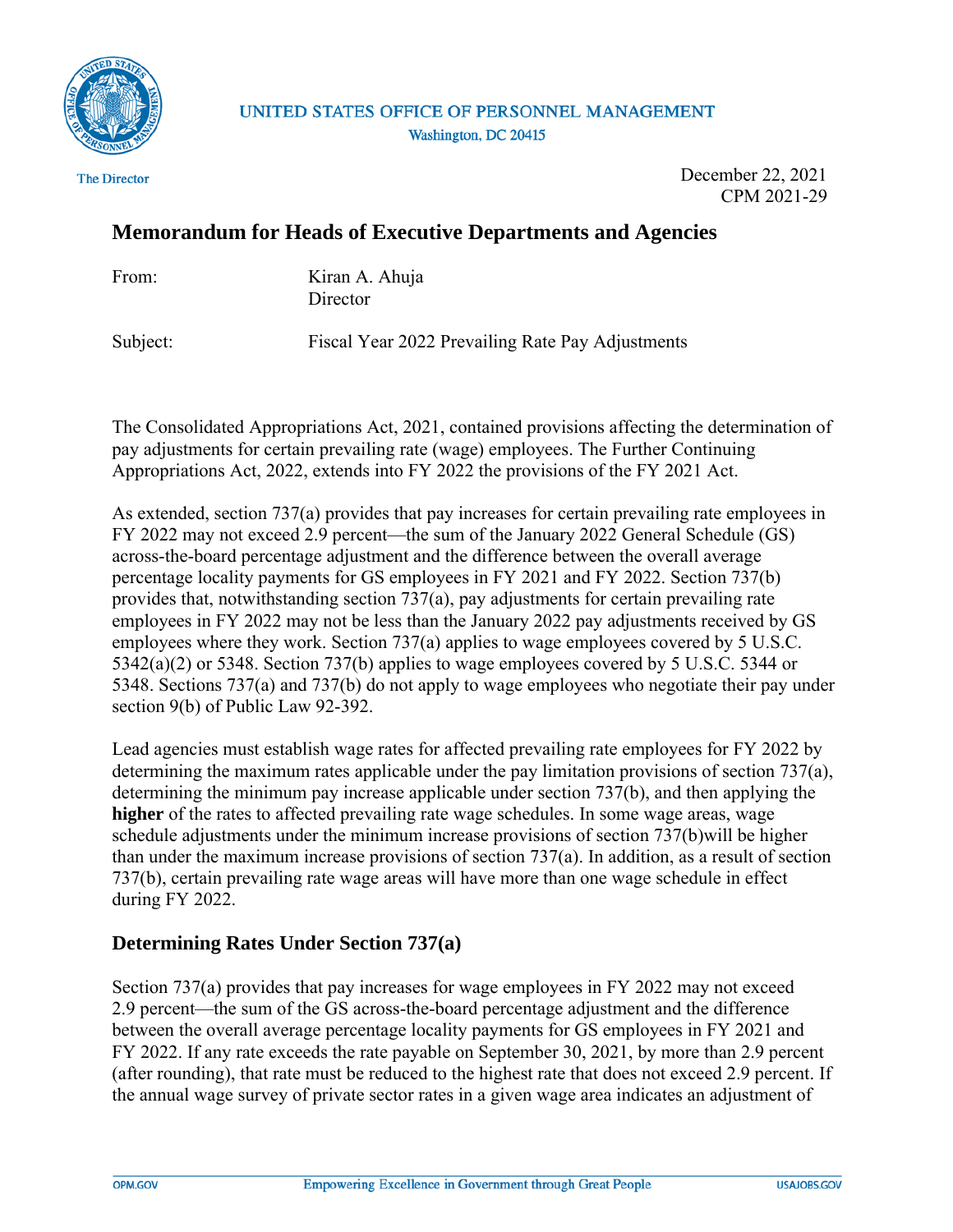less than 2.9 percent is warranted under section  $737(a)$ , the lower prevailing rate will be payable under that section.

Wage schedules issued pursuant to a wage survey under the authority of 5 U.S.C. 5343 are subject to the limitation in section 737(a). The limitation also applies to wage schedules produced by reference to schedules adjusted pursuant to wage surveys and to wage schedules that have been temporarily set aside from certain provisions of the Federal Wage System (FWS) pending study by the Federal Prevailing Rate Advisory Committee. The adjustment of a wage rate required pursuant to a change in an applicable Federal, State, or local minimum wage rate is not subject to the limitation in section 737(a). Rates established as the result of an adjustment in an applicable Federal, State, or local minimum wage rate will be the basis for determining the limitation on subsequent adjustments indicated by an annual prevailing rate wage survey.

# **Determining Rates Under Section 737(b)**

Section 737(b) provides that adjustments in basic pay that take place in FY 2022 under 5 U.S.C. 5344 and 5348 may not be less than the percentage adjustments under 5 U.S.C. 5303 and 5304 received by GS employees in the same location in January 2022.

The geographic boundaries of appropriated and nonappropriated fund prevailing rate wage areas and of GS locality pay areas are not the same. Consequently, section 737(b) requires that certain prevailing rate wage areas have more than one wage schedule in effect during FY 2022. Although a majority of prevailing rate wage areas coincide only with part of the Rest of U.S. (RUS) GS locality pay area, many prevailing rate wage areas coincide with parts of more than one GS locality pay area.

In each situation where the boundary of a prevailing rate wage area coincides with the boundary of a single GS locality pay area boundary, the lead agency for that wage area must establish one wage schedule applicable in the wage area. For example, the Cascade, MT, nonappropriated fund FWS wage area coincides with part of the RUS GS locality pay area. In this example, the minimum prevailing rate adjustment for the Cascade wage area is the same as the RUS GS locality pay area adjustment, 2.42 percent.

In each situation where a prevailing rate wage area coincides with part of more than one GS locality pay area, the lead agency for that wage area must establish more than one prevailing rate wage schedule for that wage area. For example, the boundaries of the Philadelphia, PA, appropriated fund FWS wage area coincide with parts of two different GS locality pay areas— New York-Newark, NY-NJ-CT-PA and Philadelphia-Reading-Camden, PA-NJ-DE-MD. In this example, the lead agency for the Philadelphia wage area must establish two separate wage schedules for use during FY 2022 in the Philadelphia FWS wage area. In the part of the Philadelphia wage area that coincides with the New York-Newark, NY-NJ-CT GS locality pay area, the minimum prevailing rate adjustment is 3.02 percent and in the part coinciding with the Philadelphia-Reading-Camden, PA-NJ-DE-MD GS locality pay area, the minimum prevailing rate adjustment is 2.94 percent.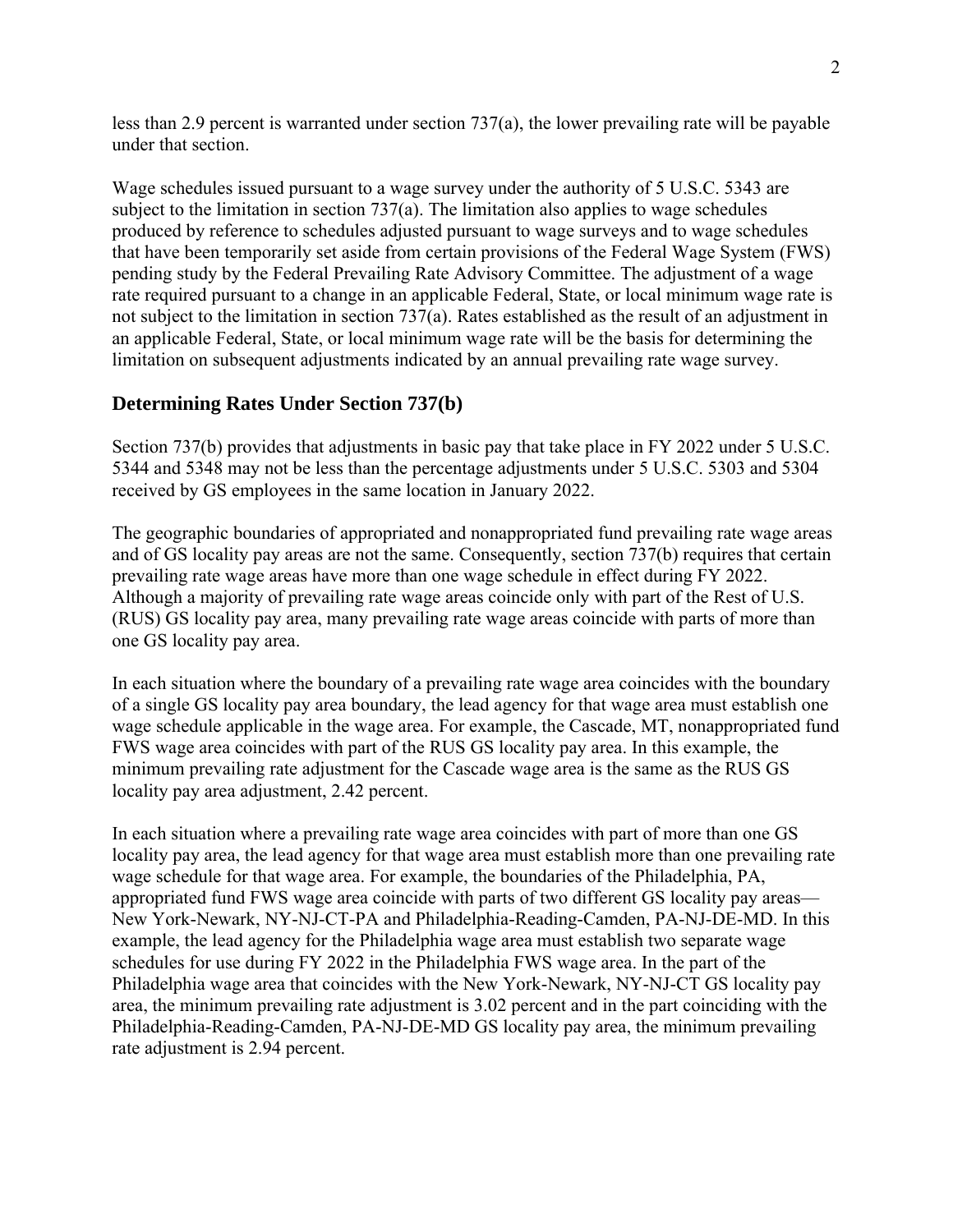Prevailing rate employees in overseas locations described in 5 U.S.C. 5343(a)(5) also must receive increases at least equal to the increases received by GS employees in the RUS GS locality pay area.

Prevailing rate adjustments under section 737(b) must be rounded upwards when necessary so that such adjustments are not less than the relevant GS percentage adjustments that occur in January 2022.

# **Effective Date of Retroactive Pay Adjustments**

The wage rates on certain FY 2022 wage schedules are effective retroactively to the normal effective date prescribed on the wage schedule by the lead agency. This uniform date is fixed for all agencies using a wage schedule. For example, the wage schedule for the Washington, DC, FWS wage area has a normal effective date in FY 2022 of October 10, 2021. Employees paid from this wage schedule, for example, are entitled to pay adjustments retroactive to October 10, 2021. For wage areas with normal effective dates later in the fiscal year, retroactive adjustments will not be required. For example, wage schedules for the Savannah, GA, FWS wage area will have a normal effective date in FY 2022 of July 31, 2022. Employees stationed in this wage area will see their wage schedule adjusted prospectively on July 31, 2022.

# **Obtaining Wage Schedules**

Prevailing rate wage schedules will continue to be distributed by lead agencies through normal agency distribution channels. In addition, FWS wage schedules are available from the [Wage and](https://wageandsalary.dcpas.osd.mil/BWN/WageIndex/)  [Salary Division of the Department of Defense's Defense Civilian Personnel Advisory Service.](https://wageandsalary.dcpas.osd.mil/BWN/WageIndex/)

For further information, please contact OPM's Pay Systems, Pay and Leave, at (202) 606-2858 or by email at pay-leave-policy $(\partial \rho \rho m.g.$ 

cc: Human Resources Directors Chief Human Capital Officers Deputy CHCOs

Attachment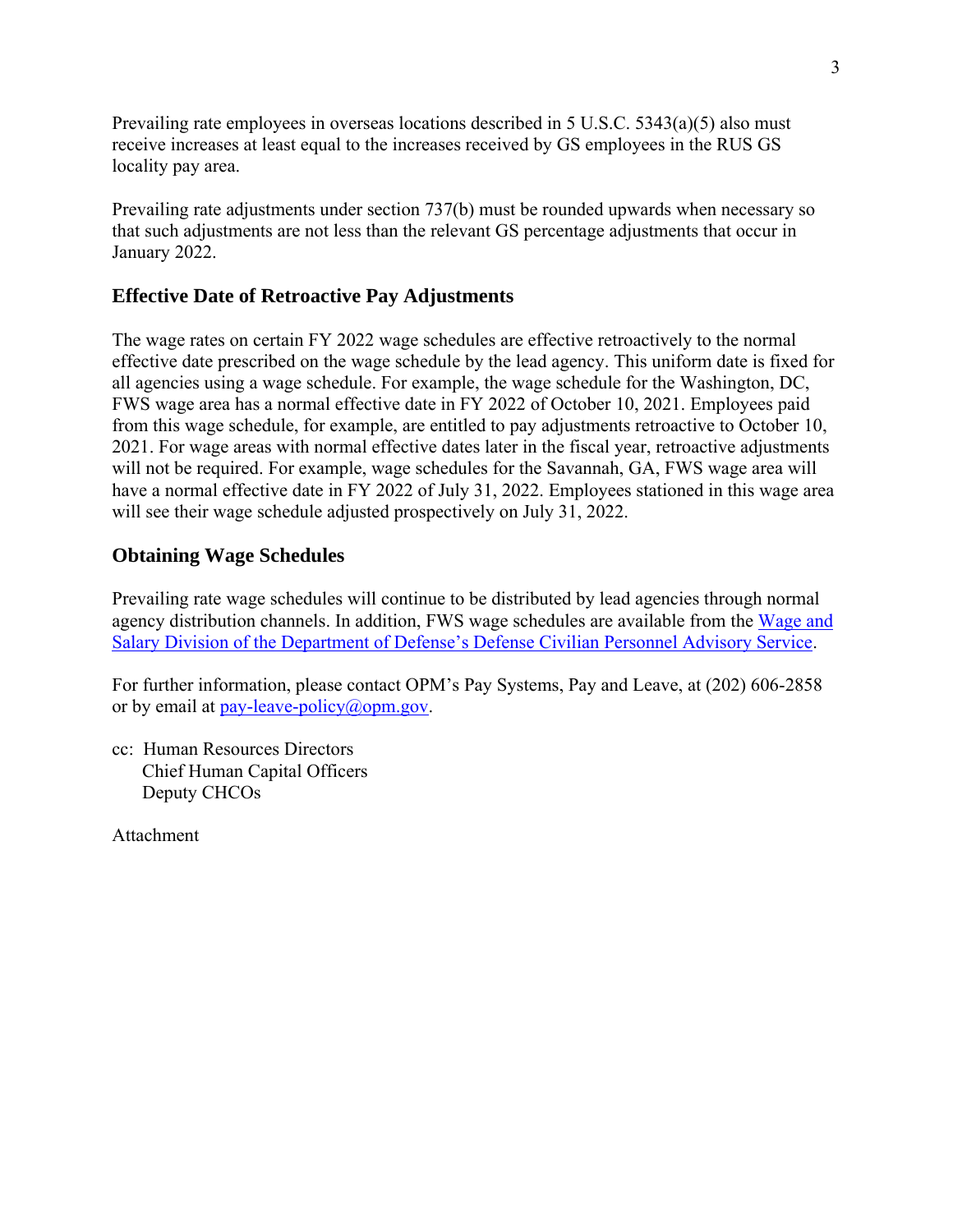# **Attachment**

# **Pay Adjustments for Special Rate and Special Schedule Prevailing Rate Employees**

Prevailing rate employees who receive special rates or are paid from special wage schedules are entitled to pay adjustments in FY 2022 on their normal effective dates. In many cases these adjustments must be made retroactively. Floor pay adjustments under section 737(b) for prevailing rate employees in FY 2022 are based on the January 2022 pay adjustments for GS employees.

All prevailing rate employees under 5 U.S.C. 5342 who receive special rates or are paid from special wage schedules are subject to the pay limitation provisions of section 737(a). The floor pay adjustments required by section 737(b) must be determined as follows for special rate and special schedule employees:

## **Pay Authority: 5 CFR 532.251.**

Description: Special rates.

Method: Prevailing rate employees who receive special rates are entitled to a floor pay adjustment equal to the percentage pay adjustment received by GS employees where they work. The relevant GS adjustment amounts include both the across-the-board base GS increase and locality pay amounts.

### **Pay Authority: 5 CFR 532.255.**

Description: Regular appropriated fund wage schedules in foreign areas. Method: Prevailing rate employees who are paid from appropriated funds in positions in foreign areas are entitled to a floor pay adjustment equal to the percentage pay adjustment received by GS employees in the Rest of U.S. GS locality pay area.

# **Pay Authority: 5 CFR 532.257.**

Description: Regular nonappropriated fund wage schedules in foreign areas. Method: Prevailing rate employees who are paid from nonappropriated funds in positions in foreign areas are entitled to a floor pay adjustment equal to the percentage pay adjustment received by GS employees in the Rest of U.S. GS locality pay area.

# **Pay Authority: 5 CFR 532.259.**

Description: Special appropriated fund wage schedules for U.S. insular areas. Method: Prevailing rate employees who are paid from appropriated funds in positions in U.S. insular areas are entitled to a floor pay adjustment equal to the percentage pay adjustment received by GS employees in the Rest of U.S. GS locality pay area.

# **Pay Authority: 5 CFR 532.261.**

Description: Special wage schedules for leader and supervisory wage employees in the Puerto Rico wage area.

Method: Prevailing rate Wage Leader (WL) and Wage Supervisor (WS) employees who are paid from appropriated funds in positions in Puerto Rico are entitled to a floor pay adjustment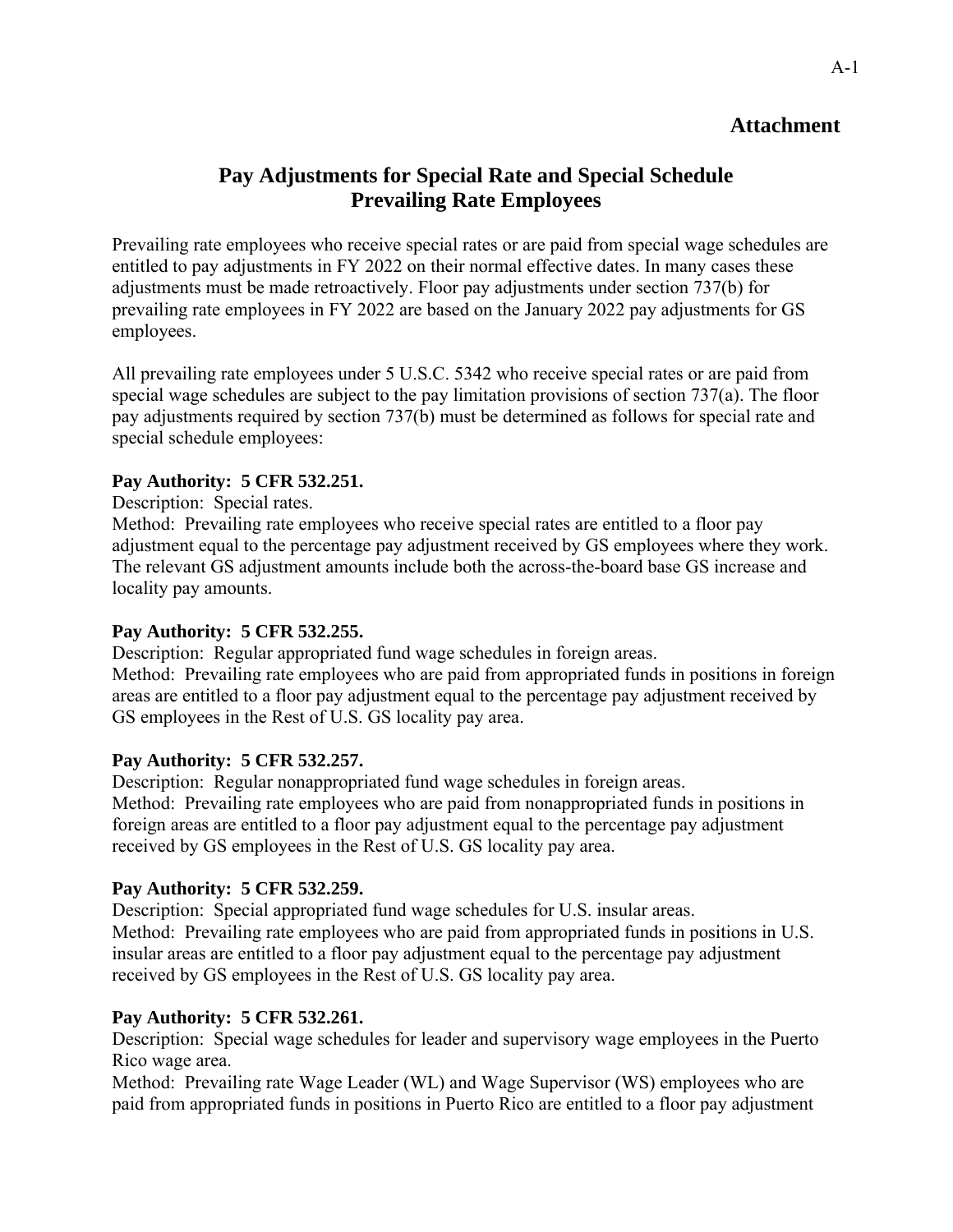equal to the percentage pay adjustment received by GS employees in the Rest of U.S. GS locality pay area.

## **Pay Authority: 5 CFR 532.263.**

Description: Special wage schedules for production facilitating positions. Method: Prevailing rate production facilitating employees in nonsupervisory (WD) and supervisory (WN) pay plans are paid rates based directly on regular schedule wage supervisor rates (WS). The floor pay adjustment for production facilitating employees is determined by the adjustment to relevant regular schedule wage supervisor rates.

# **Pay Authority: 5 CFR 532.265.**

Description: Special wage schedules for apprentices and shop trainees.

Method: Prevailing rate apprentices and shop trainees are paid rates equal to a percentage of the regular schedule journey level rate for a position in their wage area. The floor pay adjustment for apprentices and shop trainees is determined by the adjustment to relevant regular schedule rates. The percentage rates received by apprentices and shop trainee employees continue to be based on adjusted regular wage schedule rates.

## **Pay Authority: 5 CFR 532.267.**

Description: Special wage schedules for aircraft, electronic, and optical instrument overhaul and repair positions in the Puerto Rico wage area.

Method: Prevailing rate employees in aircraft, electronic, and optical instrument overhaul and repair positions in Puerto Rico are paid rates based on a special wage survey in Puerto Rico. The floor pay adjustment for these employees is equal to the percentage pay adjustment received by GS employees in the Rest of U.S. GS locality pay area.

### **Pay Authority: 5 CFR 532.269.**

Description: Special wage schedules for U.S. Army Corps of Engineers navigation lock and dam positions.

Method: U.S. Army Corps of Engineer prevailing rate employees who operate lock and dam equipment or repair and maintain navigation lock and dam operating machinery equipment are entitled to floor pay adjustments equal to the percentage pay adjustments received by GS employees in their Army Corps of Engineers District Headquarters location. If all lock and dam operations under a District Headquarters are located within a single wage area, the employees are entitled to floor pay adjustments received by GS employees in that area. If the lock and dam operations under a District Headquarters are located in more than one wage area, the employees are entitled to floor pay adjustments received by GS employees in the location of the Headquarters office.

### **Pay Authority: 5 CFR 532.271.**

Description: Special wage schedules for National Park Service positions in overlap areas. Method: The Department of the Interior establishes special wage schedules for employees in the National Park Service jurisdictions of Blue Ridge Parkway, Natchez Trace Parkway, and Great Smoky Mountains National Park. These jurisdictions overlap more than one regular prevailing rate wage area. The wage schedule for each jurisdiction is based on the highest average regular wage schedule applicable in any part of the jurisdiction. The floor pay adjustment for these employees is determined by the adjustment to relevant regular schedule rates and the selection of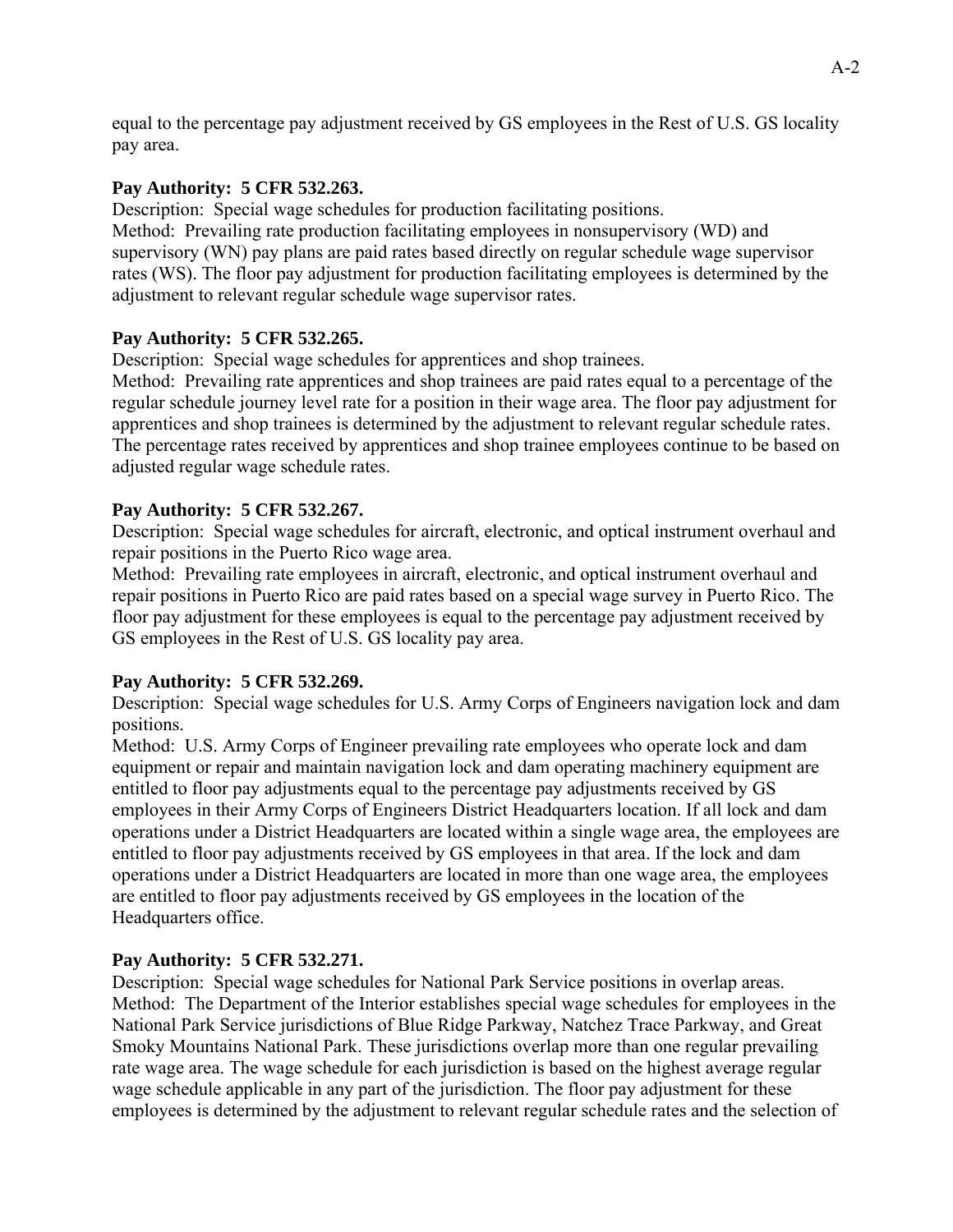the highest applicable wage schedule. There is no change in the policy of selecting the highest wage schedule applicable in each jurisdiction.

## **Pay Authority: 5 CFR 532.273.**

Description: Special wage schedules for United States Information Agency Radio Antenna Rigger positions.

Method: The Department of State establishes wage rates for Radio Antenna Riggers at transmitting and relay stations in the U.S. equal to regular schedule rates plus a 25 percent differential. The floor pay adjustment for these employees is determined by the adjustment to relevant regular wage schedule rates. The 25 percent differential continues to be based on the regular schedule rates after they are adjusted.

# **Pay Authority: 5 CFR 532.275.**

Description: Special wage schedules for ship surveyors in Puerto Rico.

Method: Employees in ship surveyor positions in Puerto Rico receive rates of pay equal to a percentage amount above rates on the wage schedule for appropriated fund wage employees in foreign areas. The floor pay adjustment for these employees is equal to the percentage pay adjustment received by GS employees in the Rest of U.S. GS locality pay area.

## **Pay Authority: 5 CFR 532.277.**

Description: Special wage schedules for U.S. Navy positions in Bridgeport, California. Method: Employees in U.S. Navy prevailing rate positions in Bridgeport, California, receive rates of pay equal to regular schedule rates for the Reno, Nevada, wage area plus a 10 percent differential. Employees are entitled to floor pay adjustments equal to the percentage pay adjustments received by GS employees in the Reno wage area.

### **Pay Authority: 5 CFR 532.281.**

Description: Special wage schedules for divers and tenders.

Method: Employees in positions with diving duties receive rates during shifts they perform those duties equal to 175 percent of the regular schedule WG-10, step 2, rate for their wage area. Employees in positions with tending duties receive rates during shifts they perform tending duties equal to the regular schedule WG-10, step 2, rate for their wage area. The floor pay adjustment for these employees is determined by the adjustment to relevant regular wage schedule rates for their wage area. The structure of diving and tending rates remains the same as above.

### **Pay Authority: 5 CFR 532.283.**

Description: Special wage schedules for nonappropriated fund waiter or waitress positions. Method: Prevailing rate employees in waiter or waitress positions must receive percentage pay adjustments equal to the percentage pay adjustments received by GS employees where they work.

### **Pay Authority: 5 CFR 532.285.**

Description: Special wage schedules for Bureau of Reclamation supervisory positions. Method: Prevailing rate employees in Bureau of Reclamation supervisory positions are entitled to floor pay adjustments equal to the percentage pay adjustments received by GS employees where they work. In certain Bureau of Reclamation wage areas, the Bureau must issue more than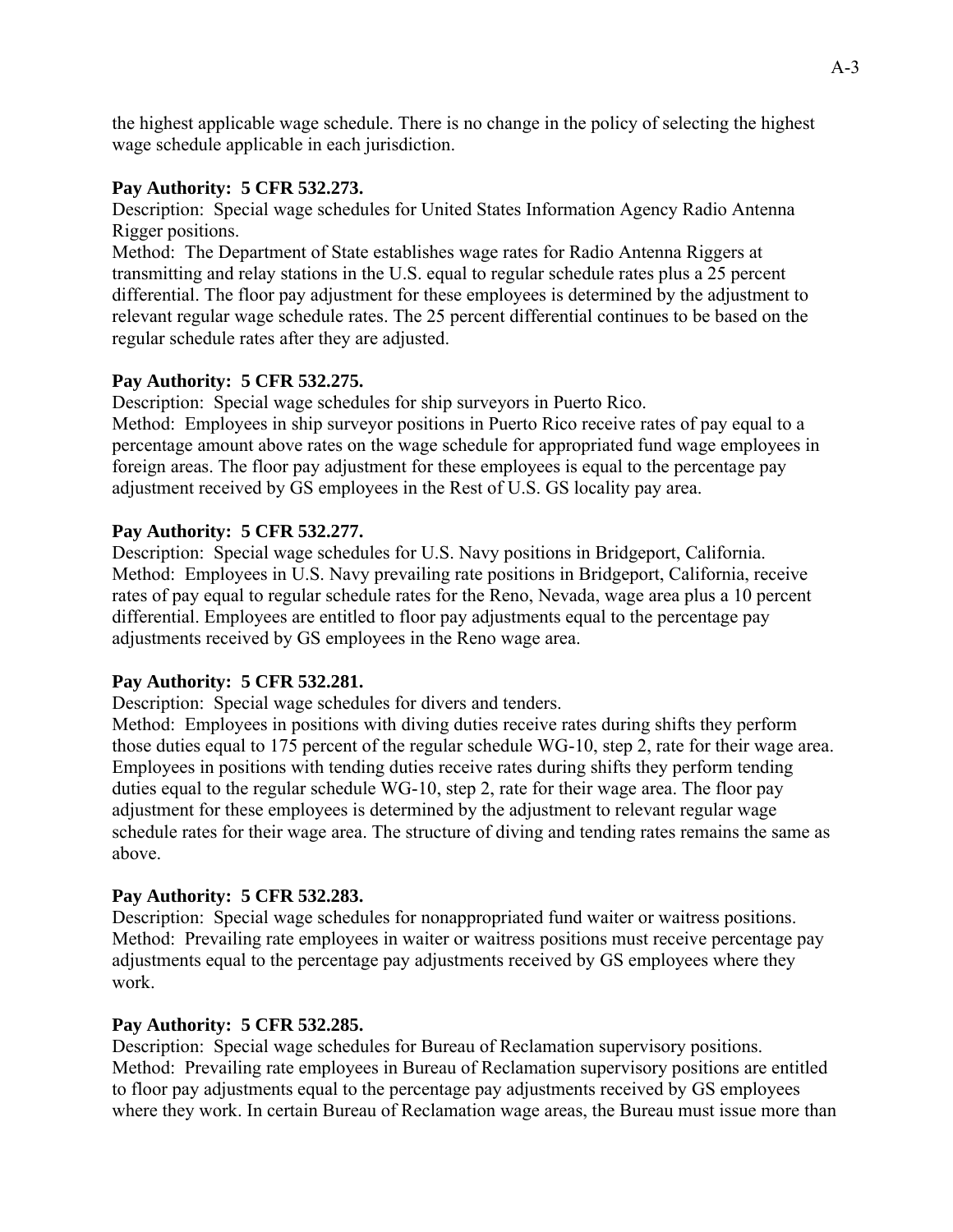one wage schedule for a wage area if the wage area's area of application coincides with more than one GS locality pay area.

### **Pay Authority: 5 CFR 532.287.**

Description: Special wage schedules for nonappropriated fund automotive mechanics. Method: Certain Department of Defense prevailing rate employees in nonappropriated fund automotive mechanics positions are covered by a flat rate pay system. Employees are entitled to floor pay adjustments equal to the percentage pay adjustments received by GS employees where they work.

#### **Pay Authority: 5 CFR 532.289.**

Description: Special wage schedules for U.S. Army Corps of Engineers flood control employees of the Vicksburg District in Mississippi.

Method: Prevailing rate employees of the U.S. Army Corps of Engineers who work at flood control dams (also known as reservoir projects) and whose duty station is located in one of the lakes that comprise the Vicksburg District of the Mississippi Valley Division receive rates of pay equal to regular schedule rates for the Memphis, Tennessee, wage area. Employees are entitled to floor pay adjustments equal to the percentage pay adjustments received by GS employees in the Memphis, TN, FWS wage area.

# **Special Pay Provisions Documented Under OPM Operating Manual, Federal Wage System, Appendix V**

#### **Section A**

#### Area Differential Schedules, Alaska

Method: In certain remote locations in Alaska, the Department of Defense establishes differential wage schedules for certain wage employees of the Department of Defense, the Department of the Interior, and the General Services Administration. These 4 percent, 8 percent, or 12 percent differential wage schedules are based on the regular wage schedule for the Alaska wage area. The floor pay adjustment for employees under this section is equal to the percentage pay adjustment received by GS employees in the Rest of U.S. GS locality pay area.

#### **Section B**

U.S. Army Corps of Engineers Floating Plant and Hopper Dredge Schedules Method: The Department of Defense establishes wage schedules for Floating Plant wage employees based on rates identical to the regular Federal Wage System schedule for the wage area in which an U.S, Army Corps of Engineers District Headquarters is located. This pay practice will continue, with one wage schedule applicable for all Floating Plant employees in an U.S. Army Corps of Engineers District. If all Floating Plant operations under a District Headquarters are located within a single wage area, the employees are entitled to floor pay adjustments received by GS employees in that area. If the Floating Plant operations under a District Headquarters are located in more than one wage area, the employees are entitled to floor pay adjustments received by GS employees in the location of the Headquarters office.

The Department of Defense establishes wage schedules for Hopper Dredge wage employees. The floor pay adjustment for those employees paid from the Atlantic and Gulf Coast schedule is equal to the percentage pay adjustment received by GS employees in the Philadelphia-Reading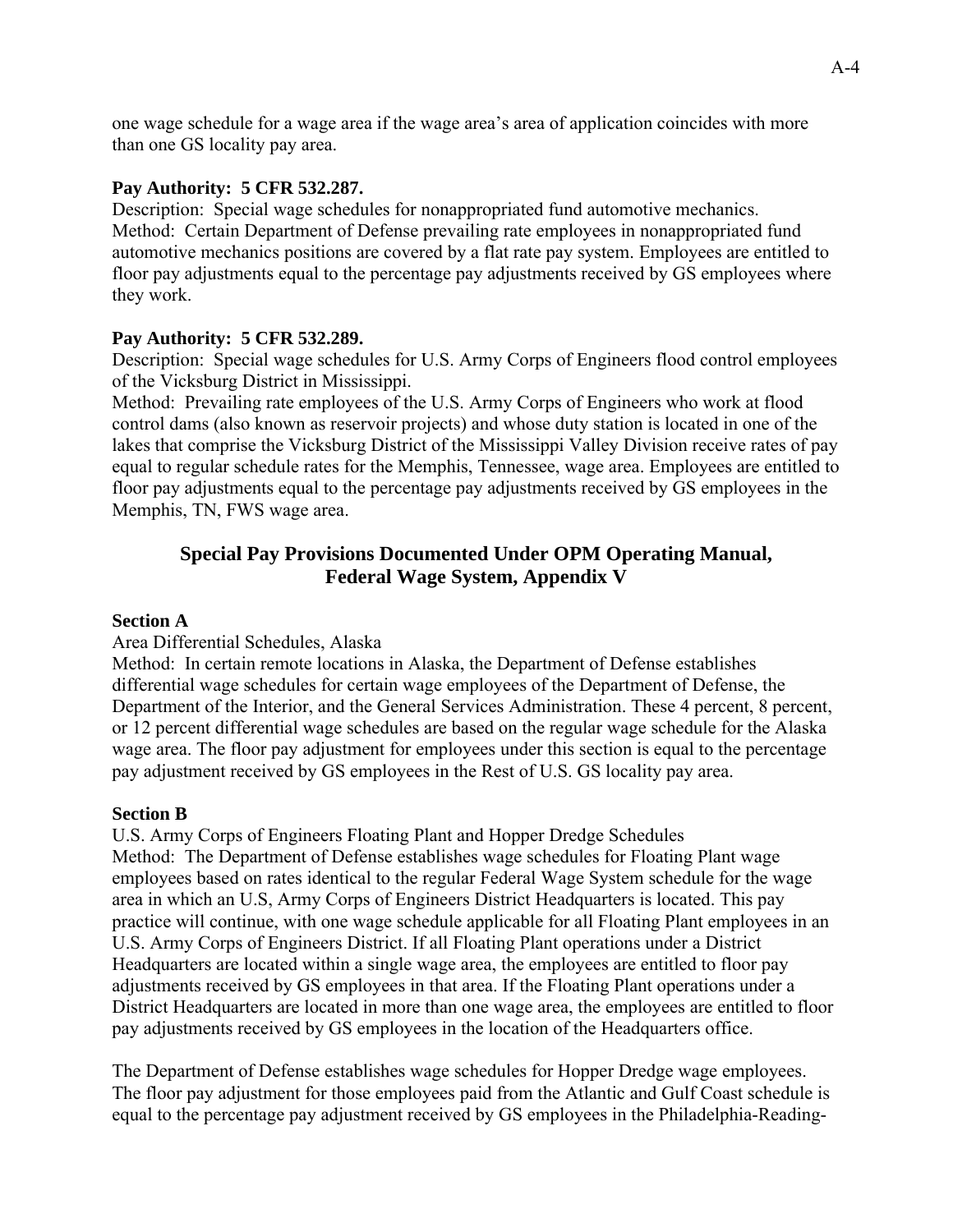Camden, PA-NJ-DE-MD GS locality pay area. For those employees paid from the West Coast schedule, the floor pay adjustment is equal to the percentage pay adjustment received by GS employees in the Portland-Vancouver-Salem, OR-WA locality pay area.

## **Section D**

## Power Plant Group

Method: The Department of the Interior establishes wage schedules for wage employees at the Green Springs Powerplant in Ashland, Oregon, and the Hungry Horse Project in Montana. Prevailing rate employees who work at these facilities are entitled to a floor increase equal to the percentage pay adjustment received by GS employees in the Rest of U.S. locality pay area.

#### **Section E**

#### Electrical, Electronic, and Communications Group

Method: The special schedules documented in section E are for Electronic Equipment Maker, Installer, and Repairer, and Radio Maintenance Employees in Washington, DC; Television System Employees in Washington, DC; Teletype and Crypto Communications Installing and Repairing employees in Washington, DC, and western Maryland; and Radio and Receiving Technicians of the Department of State at relay stations in Greenville, NC; Marathon, FL; Bethany, OH; Dixon, CA; and Delano, CA. Prevailing rate employees under these special schedules are entitled to a floor pay adjustment equal to the percentage pay adjustment received by GS employees where they work.

#### **Section F**

#### Construction Schedules

Method: Section F documents special wage schedules used by several Departments for employees who perform construction work. Employees on these special wage schedules are paid rates equal to Davis-Bacon Act rates or rates based on local wage survey findings for local construction industry jobs if Davis-Bacon Act rates are not available. Section F also documents special wage schedules called Purchase Hire schedules for Department of the Army and Department of the Air Force employees who perform construction work. The single job rates established for these positions may be higher than regular wage schedule rates. Prevailing rate employees under these special schedules are entitled to a floor pay adjustment equal to the percentage pay adjustment received by GS employees where they work.

#### **Section G**

#### Special Supervisory Schedules

Method: Section G documents several Department of the Interior, Department of Energy, and Department of Transportation special wage schedules applicable to supervisory wage employees at the Grand Coulee Project Powerplant in Washington, the San Carlos Irrigation Project in Arizona, the Colorado River Agency in Arizona, the Yakima Agency and Fort Simcoe Job Corps in Washington, the Yakima Project in Washington, the Western Area Power Administration, and the Saint Lawrence Seaway Development Corporation in New York. Prevailing rate employees under these special schedules are entitled to a floor pay adjustment equal to the percentage pay adjustment received by GS employees where they work.